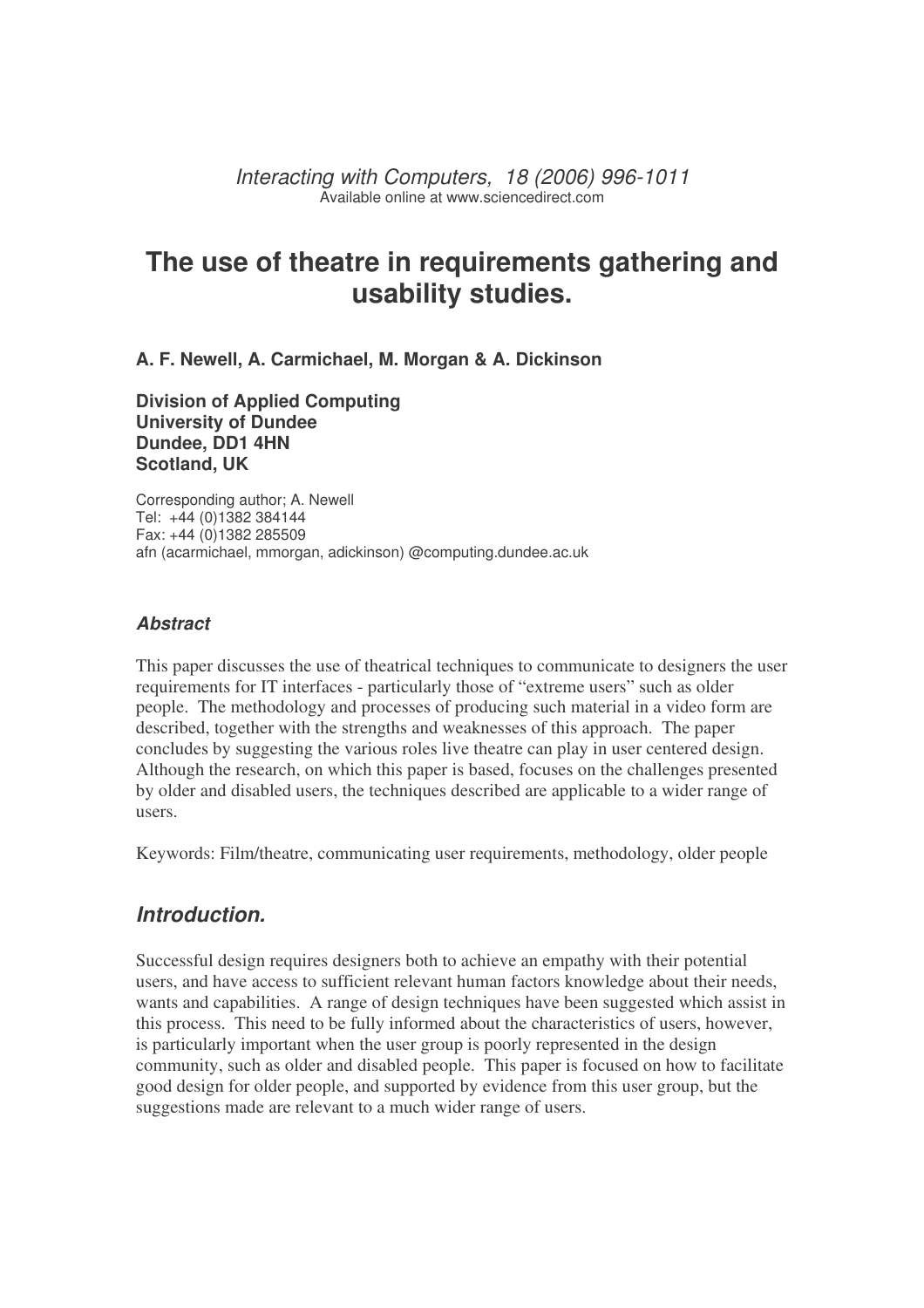#### *Involving users in the design process*

User Centered Design was developed to provide ways in which designers could take more account of the actual characteristics of their user population (Helander et. al., 1997, Preece, 1994, Shneiderman, 1992). Such techniques have proved to be very useful in conventional software design, but, as Nielsen (1993) has commented, "'usability' has no independent meaning: it can only be defined in terms of the specific user group for which the system is being developed". Koskinen et. al. (2003) have addressed this issue in their "empathetic design" model of involving users in product design. Such design techniques, however, can be less successful when the user population is very varied, and Grudin (2006) has commented that: "Whatever their intensions, a team relying on usability studies, for example, is unlikely to inquire very deeply into the diversity of the participants, few or none of whom they might see". This is a particular challenge when older users are involved as they have a much wider spread of characteristics than younger people, including the presence of multiple minor disabilities, and, in many cases, a major disability. Newell and Gregor (1997) have pointed out the increased usability challenges of this group and the difficulties in finding and recruiting 'representative' users. They conclude that traditional methodologies do not cater well for them (Gregor & Newell, 2001).

Obtaining requirements and evaluation data from marginalized groups, such as older people, is not straightforward (Zajicek, 2004), and traditional User Centred Design methods provide little or no guidance about how to design for that user group (Newell, 1993, Newell & Gregor, 1997, Gregor et al 2005). The definition of "older people" is not straightforward, as pure chronological age is not necessarily an appropriate measure, but, when considering users of Information Technology, a useful definition is those people whose physical, sensory and cognitive abilities have been recognized as deceasing due to age (which roughly equates with over 55 years of age), and who have had relatively little personal experience of using computer technology. The inclusion of such groups in User Centred Design, involve significant communication problems between users and designers (Eisma et al., 2004). We have found that older people tend to be very positive about the prototypes which are presented to them, wishing to praise the developers rather than give an objective view, and, if they cannot cope with technology, they tend to blame themselves rather than poor design. The large majority of older people have little knowledge of 'computer' language and concepts, which complicates the communication process between such groups and technology specialists. (We have found, for example, that some did not realise that sending an email involved using the 'internet' and some think the monitor is the 'computer').

Additionally, because of their unfamiliarity and potential fear of computers, older people's confidence in their ability to use technology can be very fragile. A usability flaw could thus have a catastrophic effect on an older person's confidence. It is thus important, from an ethical perspective, not to put older people in a position where any confidence they may have is put under threat. User centered designers thus need to be particularly sensitive not only to the sensory and cognitive abilities of older people, but also to their psychological state and their perceptions of technology. This also applies to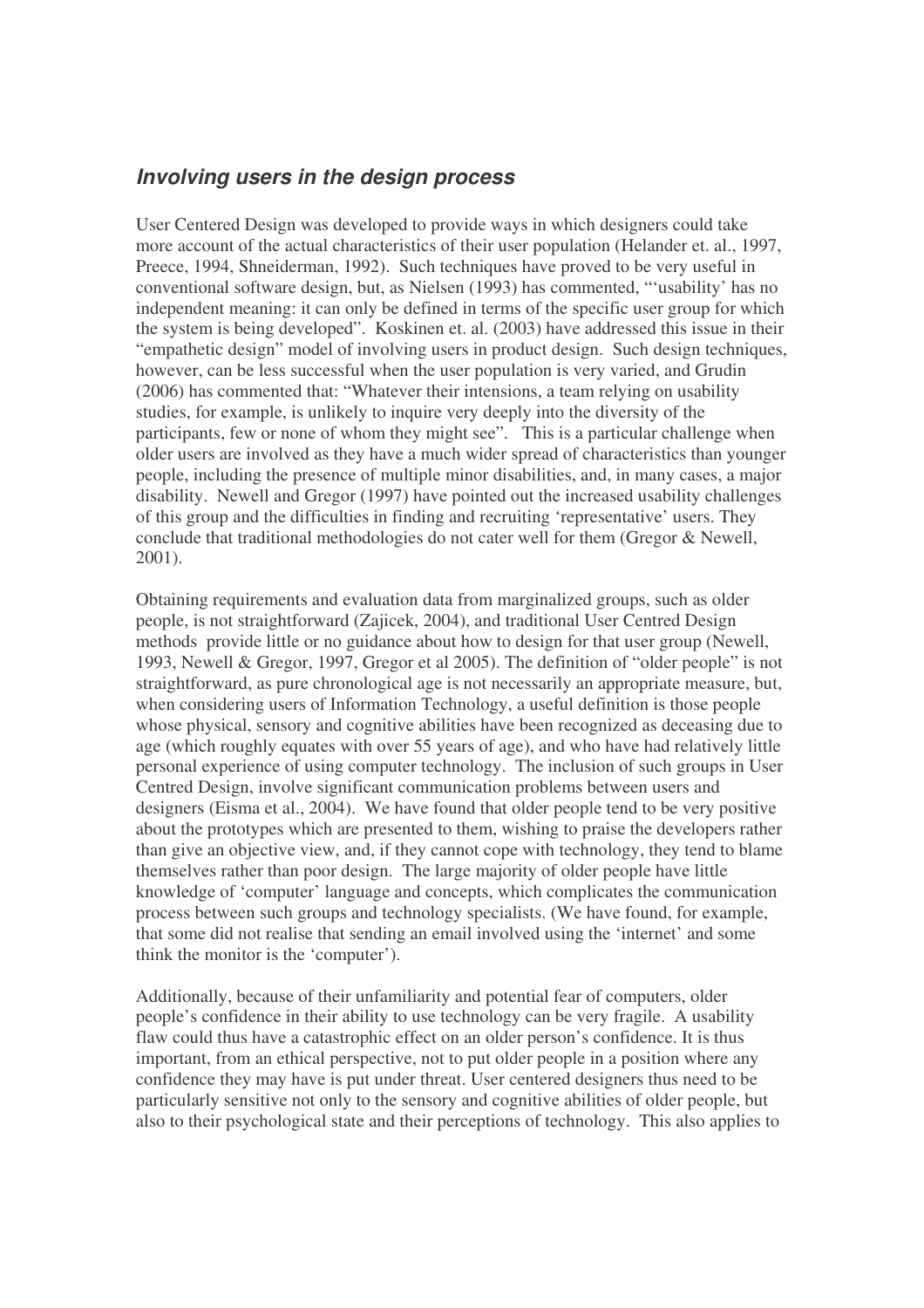a number of other marginalized groups, such as ethnic minorities, disabled people, and technophobic groups. Newell and Gregor (2000) suggest that a new design paradigm should be developed for these groups of people which they call User Sensitive Inclusive Design.

# **Participatory Design**

Participatory Design is another well established technique for involving users (Muller, 2002, Muller and Kuhn, 1993, Bodker, 1991, Schuler & Namioka, 1993). It has its roots in Scandinavian work with trade unions in the 60's and 70's where it was primarily focused on workplace design. The Utopia project, a collaboration between Swedish and Danish researchers and the Nordic Graphic Workers' Union, developed and applied a work-oriented approach to the design of computer-based tools for skilled workers (Ehn Sjorgren, 1991). Noting that requirement specifications and systems descriptions based on information from interviews were not very successful, the Utopia researchers invented new methods for achieving mutual understanding, so that they could more fully understand the work of graphics workers. Researchers and practitioners were brought together by a pervasive concern for the knowledge, voices and rights of end users, often within the context of software design and development, or of the institutional settings. {Note that, quite independently, the research in Dundee on involving older users in design was called the UTOPIA project [Usable Technology for Older People: Inclusive and Appropriate] (Dickinson et. al., 2003).} The Participative Design approach has been expanded to include more general design studies, and Kyng and Mathiassen (1997) address both the pragmatic approach of direct collaboration between designers and users,and the more conceptual approach that incorporates complementary perspectives to help designers come up with better solutions .

Kuhn and Winograd (1996) formulated tenets shared by most Participatory Design practitioners and advocates. These included:

- Respect the users of technology, regardless of their status in the workplace, technical know-how, or access to their organization's purse strings. View every participant in a Participative Design project as an expert in what they do, as a stakeholder whose voice needs to be heard.
- Recognize that workers are a prime source of innovation, that design ideas arise in collaboration with participants from diverse backgrounds, and that technology is but one option in addressing emergent problems.
- Understand the organization and the relevant work on its own terms, in its own settings. This is why PD practitioners prefer to spend time with users in their workplaces rather than "test" them in laboratories.
- Be conscious of one's own role in PD processes; try to be a "reflective practitioner."

Although Participative Design is focused on the work place, there would seem to be no reason why parts of methodology could not be applied to retired people, on the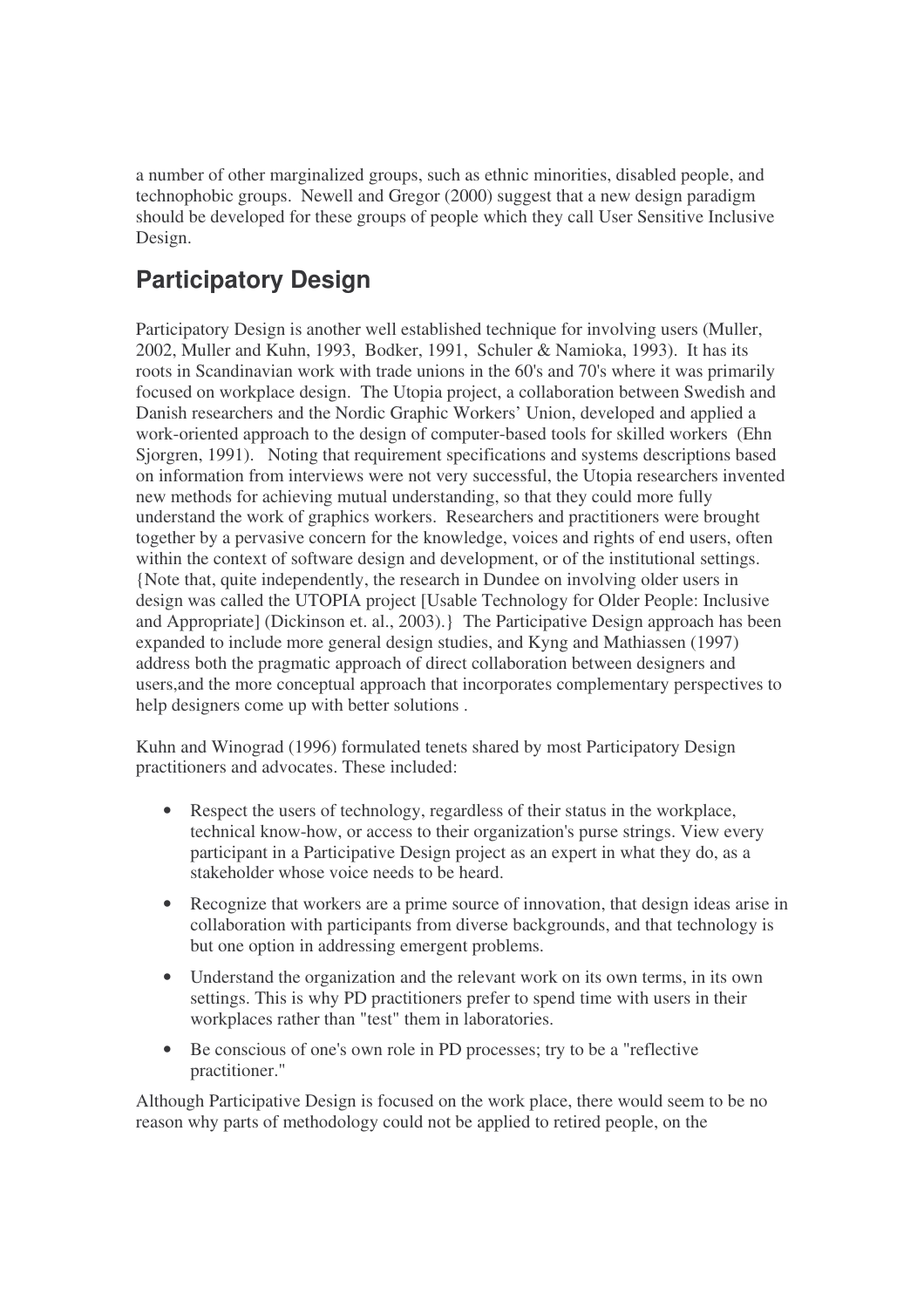assumption that the "workplace" is the home environment. User Centred, Empathetic and Participative Design all recommend close interaction between designers and users, but, as Sims points out, cost constraints on design projects may prevent designers from accessing 'real' users (Sims, 2003). In addition, monitoring and interacting with retired older people in their home environment, rather than a workplace situation, can provide additional organisational challenges to the research.

### *Ethnography*

Ethnography also involves users within the design process, but, in this case, the ethnographer acts as an intermediary between the users (usually in their own environment) and the designers. The ethnographer's role is to present as full a picture as possible of the user, their culture and their environment, to the designers. This is often in the form of a written report, but Blomberg et. al. (2002) recommends a variety of ways of doing this including "experience models", "opportunity maps", profiles, scenarios, mockups and prototypes. She says that "the value of profiles is enhanced by making them visible and dynamically present for development teams (e.g. profile posters, multimedia representations, role playing, walkthroughs)". "Rich and dynamic representations of essential characteristics and experiences of individuals can serve as a common frame of reference and reminder to development teams regarding the people for whom they are designing the system". She gives some examples of such profiles.

### *Personas and Scenarios*

Profiles, or personas, and scenarios are also used as tool by designers without the underpinning of a formal ethnography. "Personas" are fictional characters instantiating an array of qualitative data representing the user group (Cooper, 1999) and scenarios illustrate how users may react to equipment within realistic situations (Benyon & Macaulay, 2002). Personas are regarded as a positive complement to existing techniques such as scenarios and task analysis (Carroll, 1995), and a growing body of literature indicates that these concepts are being taken up with enthusiasm by certain parts of the design community, particularly software and interaction designers (Pruitt & Grudin, 2003, Head, 2003).

It is claimed that personas promote engagement of designers over a period of time, which in turn promotes insights into users' goals and the way in which users might respond to design features, and Grudin (2006) gives a very detailed justification for the use of personas. Nevertheless, Laurel (2003, p 28) comments that "Personas are less effective if the audience is diverse". Some disadvantages of scenarios have also been reported. For example, Blomberg et. al. (2002) notes that: "it is not always possible to know in advance just what aspects of the activity should be included in the scenario to provide generative or evaluative value for design, and Grudin (2006) comments that "the (portrayal of the user) is not engaging…..it is not generative – it provides no handle for thinking about a new situation".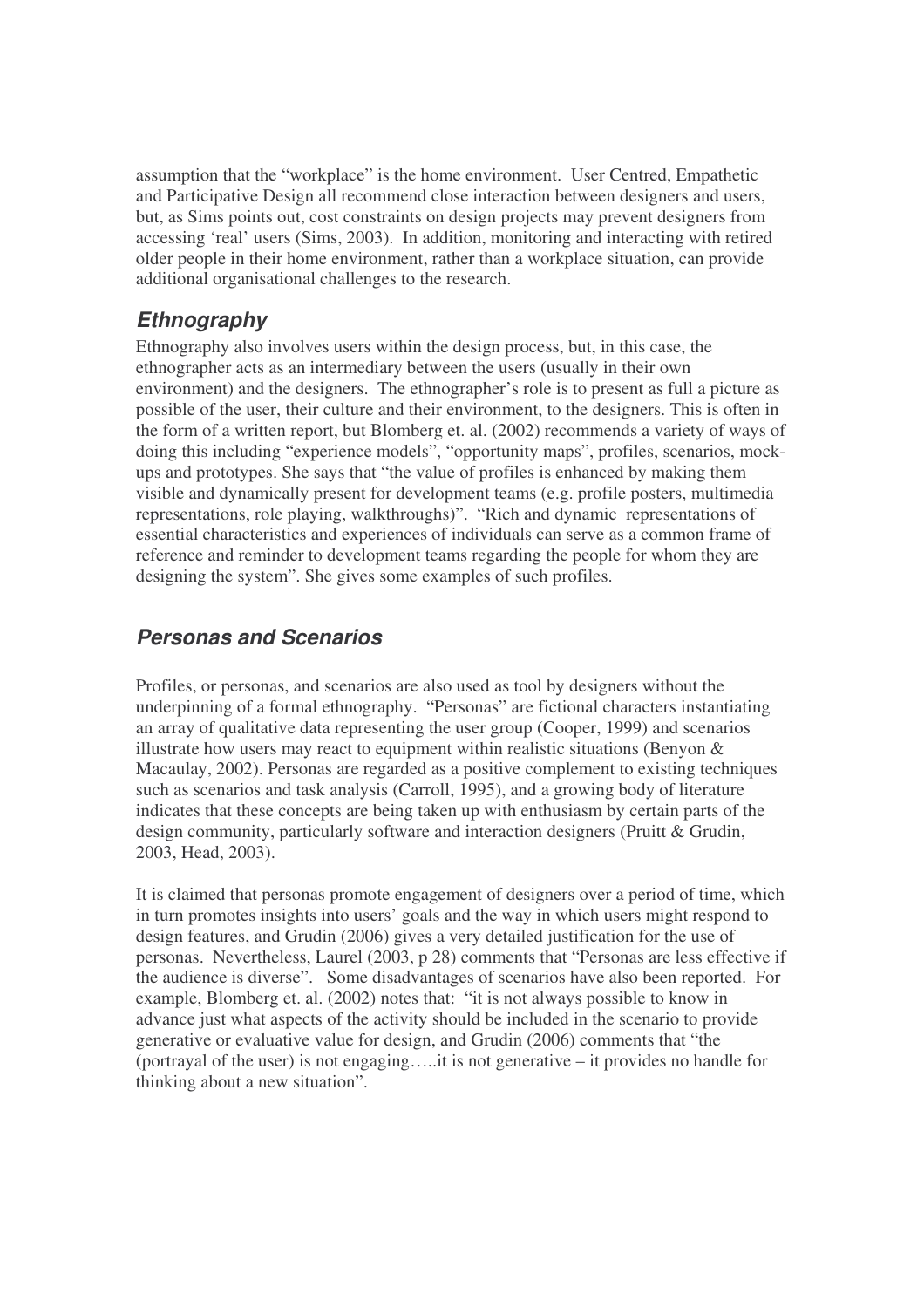Strom (2003) claims that scenarios often give misleading impressions of how an interface will be used by realistic users in real situations, and that traditional scenarios are very narrow & superficial; commenting that characters in scenarios are the types designers dream about" and "users in scenarios have a patience that is exceptional amongst real users". Gilmore (2002) suggests the use of scenarios and personas is central to producing 'great design' – "the critical element being to ensure that the important characteristics of the real people visited are reflected in the scenarios and personas written. If scenarios are generated using only those aspects of the real world that are favorable to the product concept, then the value of the ethnographic design research is dramatically limited. If the composite and fictional personas are drawn as stereotypes then the research might as well not have been conducted".

Traditional personas and scenarios tend to focus on the practical relationships between the user and the system, and, to the extent that they include emotions, these are usually confined to the emotional characteristics of the users' goals. Greenbaum and Kyng (1991) identified "that we are dealing with human actors, rather than cut-and-dried human factors - systems need to deal with users'concerns, treating them as people, rather than as performers of functions in a defined work role". Norman (2002) also comments that "affect" (emotional impact) can make it easier to do difficult tasks, and negative affect can make it harder to do easy tasks". The emotional attitudes of the users can be as important as their physical and sensory abilities, and we need to explore ways in which this aspect of the users' characteristics can be highlighted.

### *The use of theatre*

When personas and scenarios are presented to designers, rather than when designers are users are jointly involved in the development of scenarios, the persona/ scenarios are normally instantiated as text which contains relatively complete descriptions of potential users and user environments, and a description, or a "walk-through", of the usage of the product or system. Although these are clearly a very valuable design tool, particularly for experienced designers, we wished to examine other techniques which could have a greater impact on designers than a written persona/scenario, and would also provide a wider characterization of users, including an emotional dimension. We believed that the techniques of theatre could be very effective in transmitting important messages about user characteristics to this group. This is supported by Grundin (2006), who made the point that "Data from psychological studies and artistic experience indicate that we naturally and generatively create and engage with detailed representations of people…. Most of us do not naturally reason about extensive statistical summaries, but we do reason effortlessly about people, real or fictional." Grudin also reminds us that "authors and actors devote their professional lives to character representation. They labor to produce convincing fictional representations".

Theatrical methods are beginning to be used in the context of product design. Following previous work by Carroll (1997) on scenario-based design, Howard et. al. (2002) within the GO project at Helsinki University (http://go.cs.hut.fi) used role playing in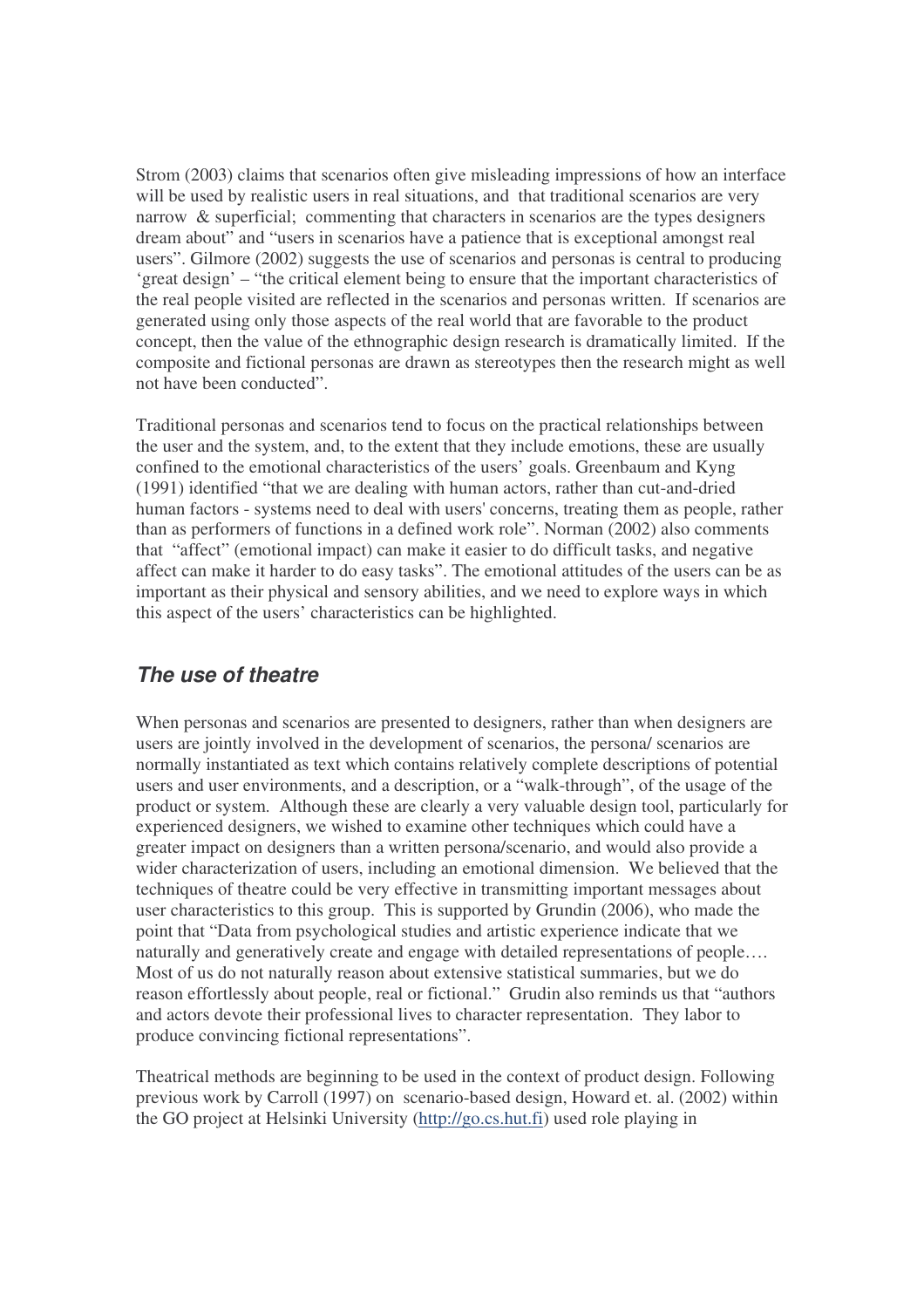participatory design sessions, in which contextual scenarios were acted out. The games were structured so that the participants could play roles, or act as themselves. They report that the players imagined what kind of devices or services could support their mobility and communication, and acted out and discussed their ideas. They commented that interrogating the actors could take the focus away from generalities to specific design issues, such as visibility affordances and feedback. They describe creating a "theatre of innovation". The focus of this research, however, was on exploring the interrelations between technology and situations of use. The actors were asked to put aside their usual concerns for dramatic tension, characterization and emotional integrity. They were asked not take the designers on 'an experience' or convincingly portray a character. Iacucci et. al. (2002), also within the GO project, developed SPES (Situated and Participative Enactment of Scenarios), in which potential users of future products were provided with simple mock-ups, and designers followed users in their normal life for one or two days to provide detailed contextual information for their designs. Users were encouraged to act out their usage of future projects, rather than discussing such usage with designers. This encouraged "co-discovery or co-development of device and service features".

The use of professional actors in design development has been reported by Salvador & Howells (1998), and Sato and Salvador (1999) as a very useful and interesting way of establishing a common, shared, context for audience participants. They commented that "Live performers cast a spell over the room; there was a heightened awareness and tension, and live actors can produce engaging and interactive experience" (they answer questions from audience more effectively and efficiently than a moderator, and can facilitate the session rather than, for example, focussing on technical detail). Dishman (2003) and others have used actors in unscripted live drama to address design requirements for older adults. Dishman calls this "informance design".

### **Forum Theatre**

In the main, these theatrical experiences have used a documentary approach, with actors performing various specified tasks with the technology, and/or designers themselves acting out various scenarios in front of their peers. We, however, wished to encourage dialogue between designers and users, and thus needed a theatrical genre which was designed to encouraging audience participation. We thus studied the ideas of "Forum Theatre" as described by Boal (1995). Boal's work was developed within his "Theatre of the Oppressed" movement in Brazil, and was devised to ensure substantial interaction between the audience and the actors, and to enable the actors to portray the views of the audience about the particular issues which were being addressed by the theatrical presentation.

Forum Theatre was one of the techniques used in the original Nordic "Utopia" participative design studies referred to above, to ensure that the voices of the workers within the print industry was heard. Boal's work is also seen in Brandt and Grunnet (2000), Ehn & Sjogren (1986 & 1991) and Muller et. al. (1994) , but their work has tended to use amateur actors. Adi et. al. (2004) also describe an empirical study where a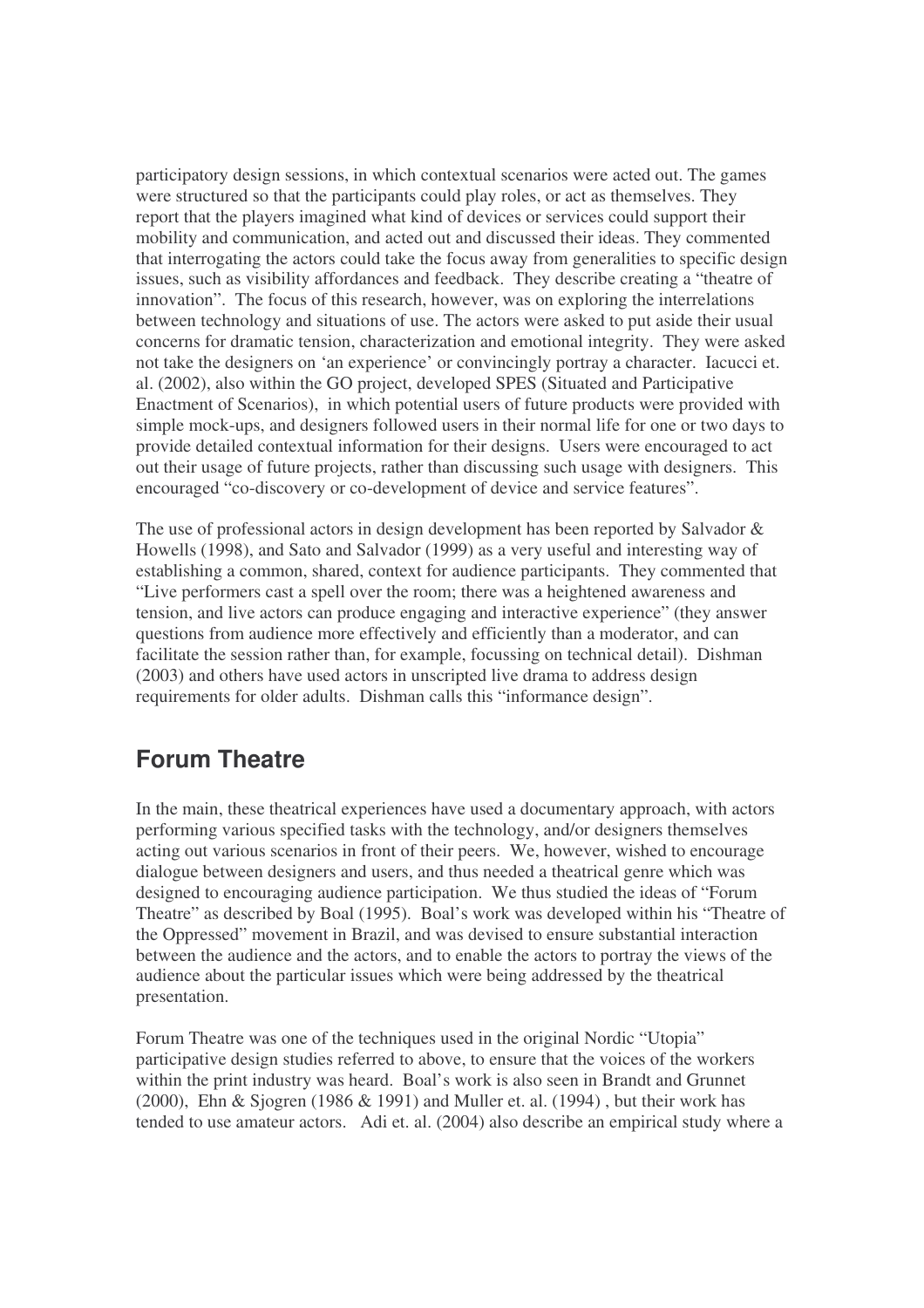usability specialist and a software developer write scenarios which explore and reach a common understanding of requirements and design ideas.

In order to take full advantages of theatrical techniques, we explored the use of theatre professionals - actors, script writers and directors - who were all very experienced in Forum Theatre techniques.

### *Foxtrot Theatre (in Education) Company*

The Dundee based Foxtrot Theatre [in Education] Company have developed a version of Forum Theatre that uses Boalian techniques extensively within professional training of communication skills (e.g. within palliative care and training medical students), and in community consultation (including with seniors). A script writer conducts detailed research on the subject area and then produces a series of short plays which address the important issues to be discussed, but within a narrative style with the emotional content and tension essential to good drama. In general, these scripts have a 'beginning' and 'middle' but no 'end'. In live Forum Theatre, the play is performed and, when it reaches the end of the scripted section, the audience is encouraged by a trained facilitator to address the issues of the characters' different motivations and emotions. The ideas that the audience - the "forum" – produce are then instantiated by the actors, who extemporize on the basis of suggestions from the audience. In this way, the audience essentially direct the rest of the play, and can see the effects of their suggestions acted out. Live theatre also allows replay of scenes - should the audience change their minds on the basis of what has occurred. Other theatrical techniques are used in this section of the performance, for example, the facilitator may ask the audience to comment on what they believe each character is thinking, or wants to achieve. "Hot seating" can be used, where the character stays in role and replies to questions from the audience. The theatre company has been found this technique to be a very powerful method for facilitating the discussion of sensitive issues and, via dialogue within the audience and between the audience and the actors (who stay in role). This enables the members of the audience to understand the views and motivations of other groups within the audience, and those groups represented on the stage. It does, however, rely on the skills of the script writer, and director, and the improvisational skills of the actors.

### *Forum Theatre for Requirements Gathering for new technologies for older people*

In collaboration with the theatre company, we used a version of this technique within the requirements gathering phase of a project developing a video camera based 'fall' monitor and detector for older people in their homes (McKenna et. al. 2003). We wished to facilitate discussions on the technical and ethical issues of such technology within focus groups containing a range of potential users of such a system. We believed that the use of theatre, rather than a more straightforward technical description of the system, would encourage older people with little or no technical knowledge to partake in realistic and useful discussions concerning a new technological solution. For reasons of cost, we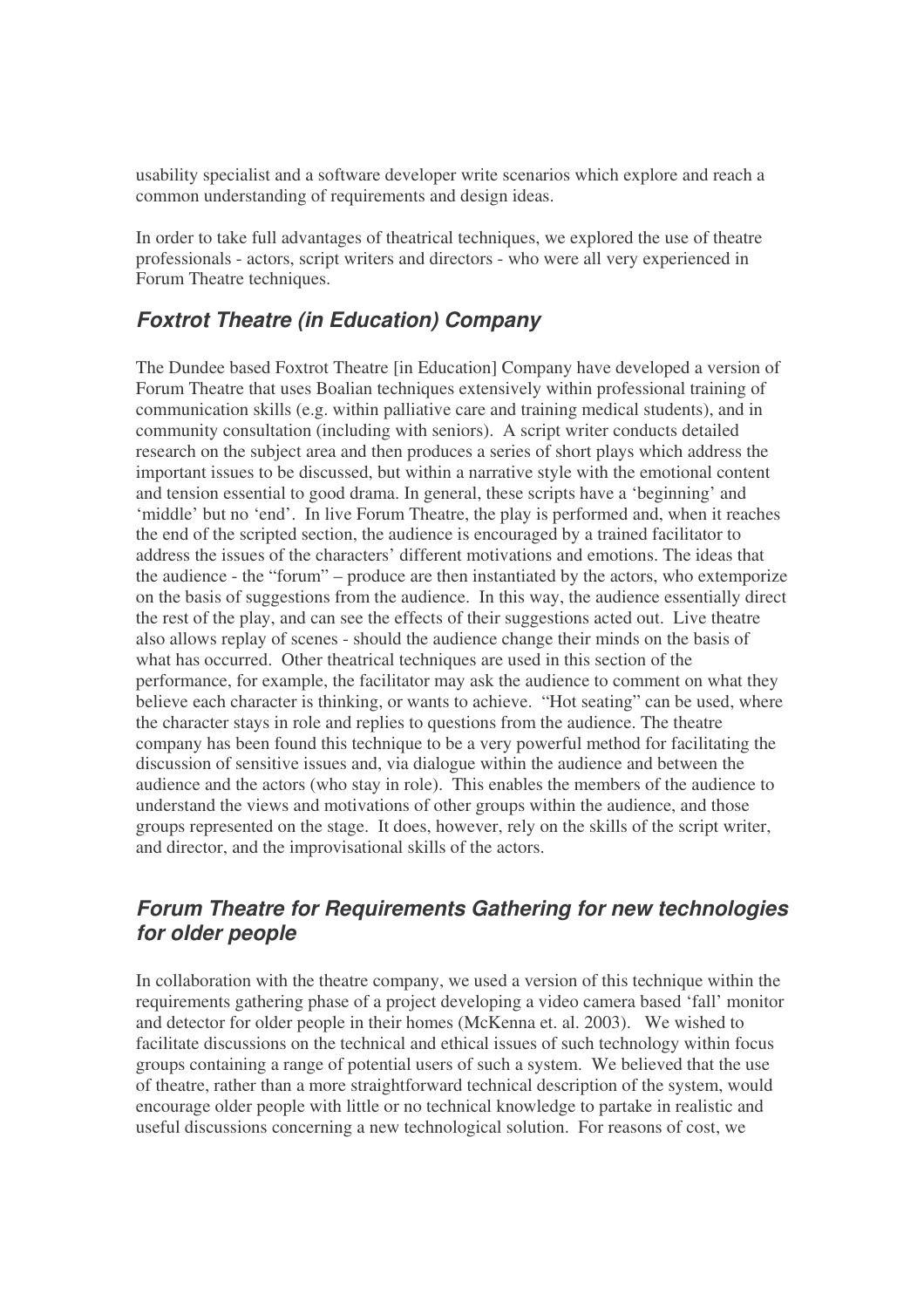decided to use video rather than live theatre, but our process followed the main techniques of Forum Theatre.

We followed a professional theatrical approach to the development of the plays/scenarios. We employed a script writer (currently Leverhulme Artist in Residence in Applied Computing at Dundee University), who carried out her research by a series of discussions with the design team of three engineers, and some older people. On the basis of these interviews, the script writer produced four short scenarios; two involving an older person falling, and two which addressed the issues of false alarms. The stories, and characters within the stories, were the product of the creative imagination of the script writer as informed by the data given to her by the designers, and her discussions with older people. Importantly, the scenarios were written in a narrative rather than documentary style. They thus contained 'human interest', humor, and dramatic tension, as well as illustrating how the system may work, the errors which could occur in its use, and the effects of these errors on the participants. Each scenario lasted approximately five minutes. (Previous experience of interactive theatre suggested that five minutes of drama typically leads to about twenty minutes of discussion, and thus the four short scenarios gave just under two hours for a group discussion based on them).

Videos were then produced of various scenarios using professional actors. In the style of Forum Theatre, the videos contained 'stopping points' where the video was stopped and discussion among the audience encouraged. Stills from one these videos, shown in Figure 1, illustrate the style and content of such videos.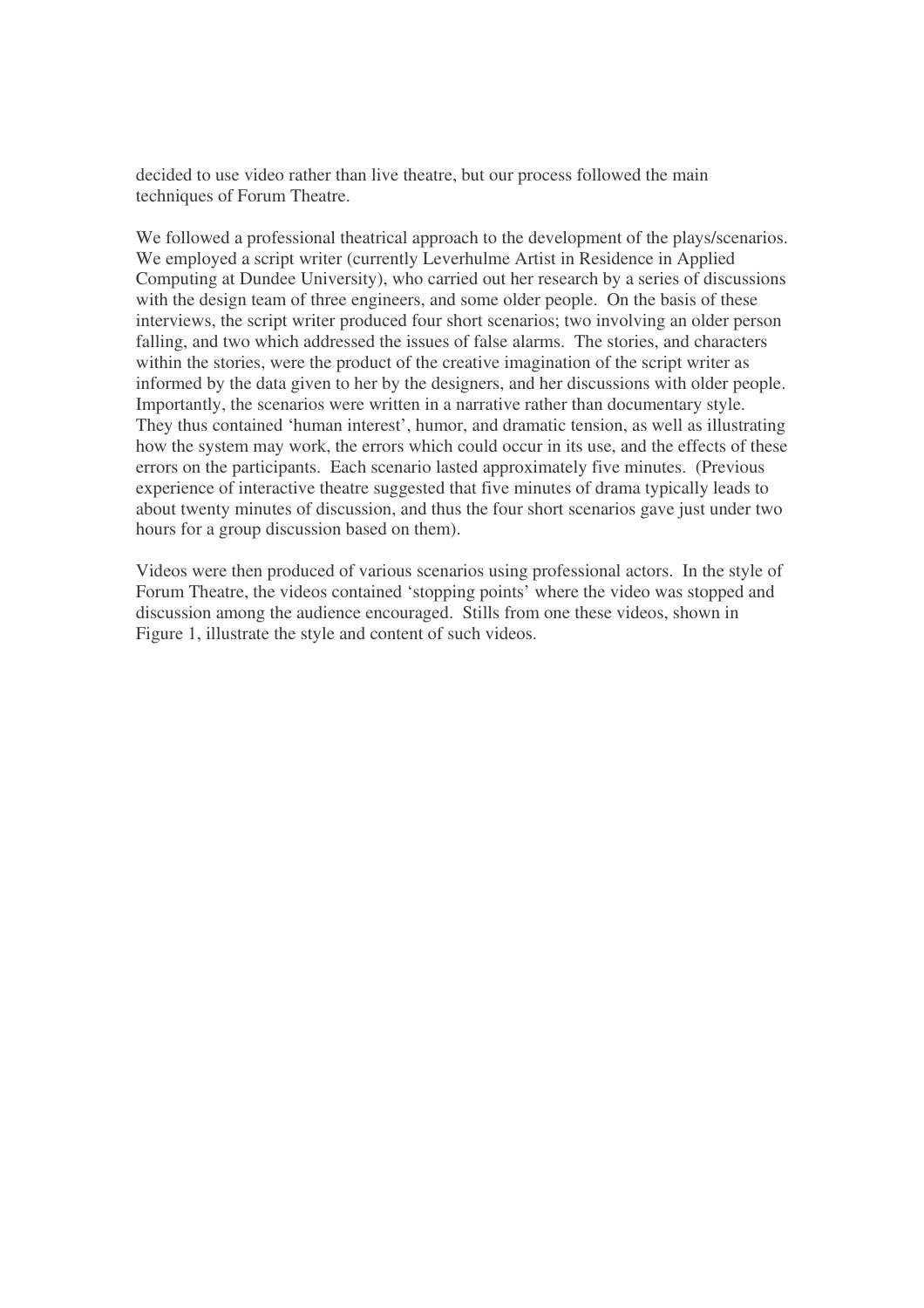

Peggy and the **Fall Detector** 

Scene 1. Begins with Peggy at Home



1. Peggy sits and wonders



3. Peggy puts on some music



5. Peggy lies down to pick up pieces



2. Peggy tells the monitor that it is important that it works



4. Peggy drops a jig-saw



6. The fall detector begins to flash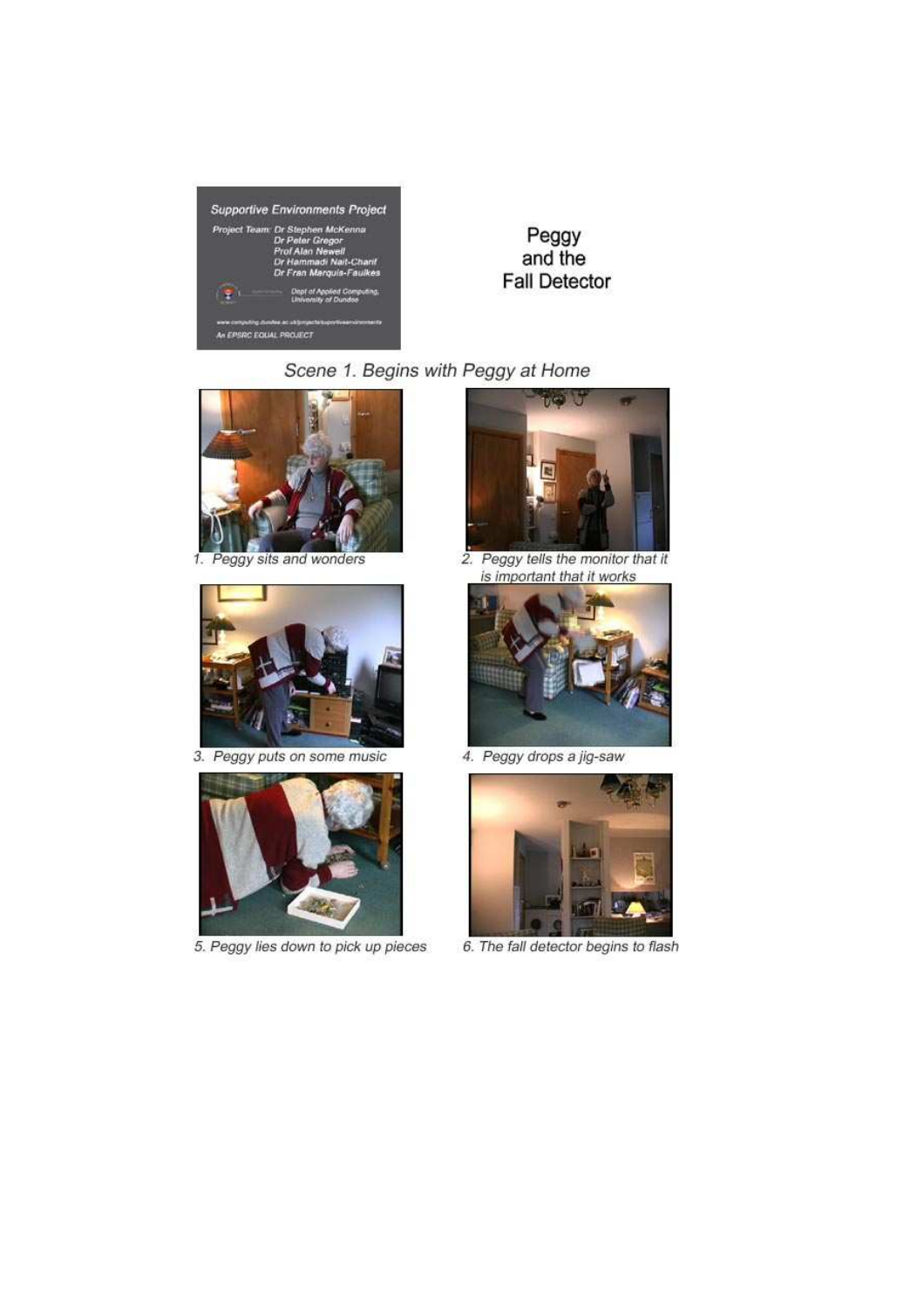

7. Gill receives phone call



9. Peggy is busy and does not respond to the phone



11. Jill assumes an emergency when her mother does not answer



13. Peggy and Gill discuss what had happened



8. Gill rings Peggy to see if she is alright



10. Peggy hears the phone but it has turned off before she answers



12. Gill hurries to her mother's home and is upset - there is no problem.



14. Peggy is angry with the monitor that has led to a problem.

Figure 1: Example stills from one of the fall detector videos.

The videos were viewed and discussed by a cross-section of older people as well as a group of professional carers. The groups were each shown the four video clips, the presentation of each clip being followed by a discussion period, of approximately 20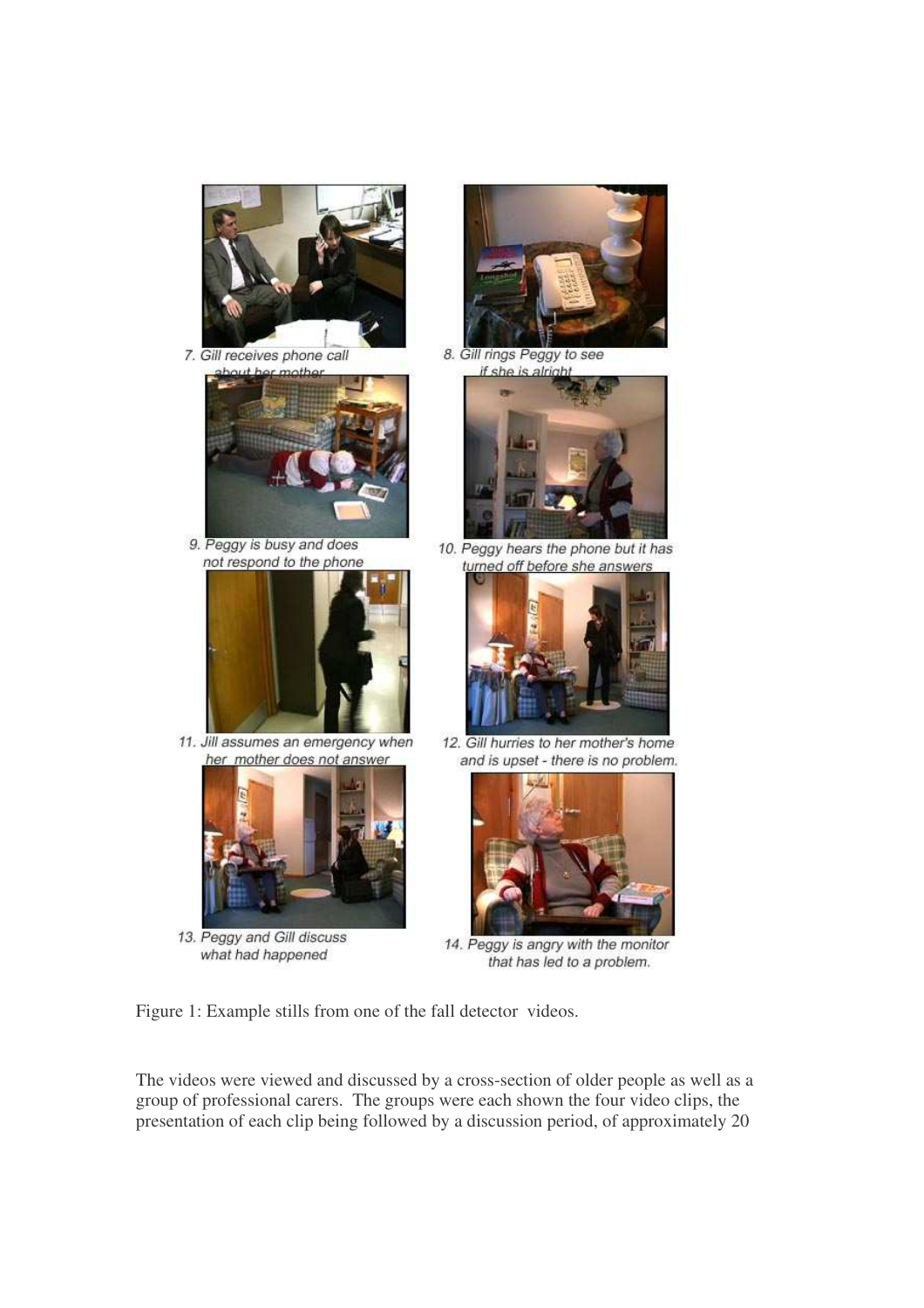minutes, led by a trained facilitator. The results from these discussions, which are fully reported in McKenna et. al. (2003), clearly show that the dramatized scenarios provided an excellent way of setting a shared context for discussions between potential users and designers, focused discussion on specific scenarios of likely system usage, and were very effective in provoking discussion of relevant details, because elderly users could imagine themselves within the scenarios shown in the video. The generic results from the current round of drama-facilitated discussions included:

- Passive monitors are desirable, but should not transmit visual images to anyone else.
- The bathroom and bedroom are the most likely "emergency" sites [which are often in semi darkness], followed by the lobby.
- "Fallers" want to know what the system is doing they need to be reassured that a system has "seen" them fall and that it has "done something" to get help.
- There could be links with other technologies, such as the security system and other sensors, such as the smoke alarm, bath temperature, or medical/physio support.
- The system should fit in with user expectations, and be as simple as possible to operate.
- False alarms and missed falls should be minimised.

These issues, together with the many anecdotal stories told during meetings, were fed into the development of the system; an example was the second bullet point above which led to the specification of camera sensitive to very low light levels.

Drama was thus found to be an extremely useful method of provoking discussion at the pre-prototyping stage, and provided many insights that we believe would not have been obtained without such techniques being utilized. The potential users found the experience interesting and enjoyable, and this undoubtedly assisted in the elicitation process. These results confirm the comments made by Sato & Salvador (1999) that human centred stories lead to a more detailed discussion, and that the drama provides a point of contact, which makes their evaluative task much easier, and Strom's (2003) comment that human centred stories, which explore problems via conflict, can lead to a more detailed discussion. Strom reports, however, that he found it difficult to combine large or dramatic consequences with the exploration of an interface – which was not an issue with our research.

We used similar techniques as part of the UTOPIA (Usable Technology for Older People: Inclusive and Appropriate) project, whose primary aim was to develop techniques for changing the mind sets of designers concerning the needs of older people. (Dickinson et. al. 2003). This project culminated in the production of the UTOPIA Trilogy, a series of videos addressing issues of older people's use of technology (Carmicheal et. al. 2005).

Overall these videos were found to be a very useful method for provoking discussion and one which potential users find interesting and enjoyable. This ensured that user requirements were explored effectively early in the design cycle.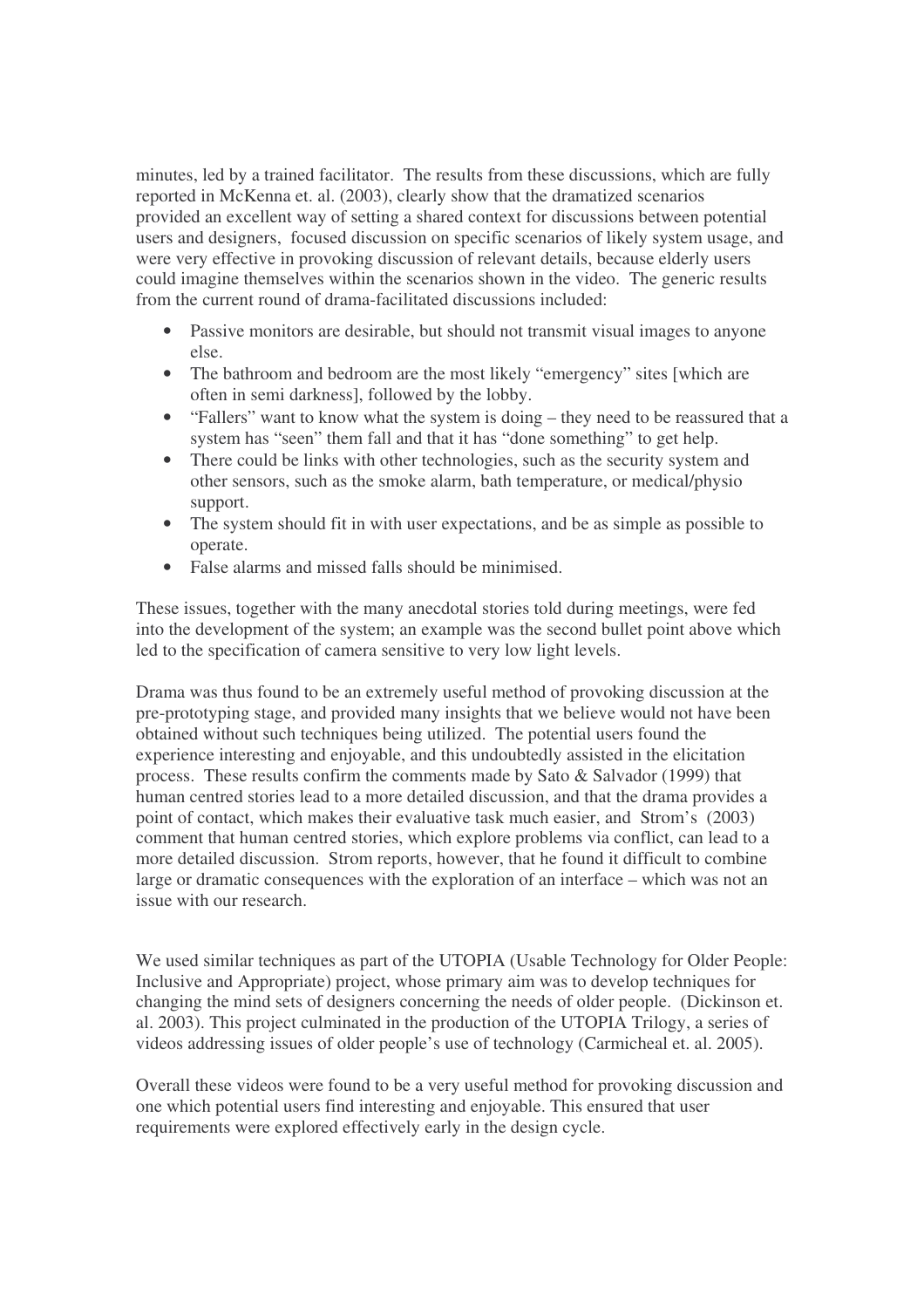### *Live Theatre in Requirements Gathering*

We believe the success of these experiments were, large part, due to the videos being narrative based – that is they illustrated how the equipment would work within interesting story lines, with all the characteristics of a good narrative - and to the quality of the actors, who were all professions experienced in Forum Theatre. This confirm the claims made by Grudin (2006) that "(actors) build representations of fictional people whose responses one wishes to anticipate through immersion in realistic detail", that "theatre encourages discussion on a 'what if' basis", that "models of fictional people can be as engaging as models of real people", and that "fictional based on research can communicate useful knowledge".

Further, the fact that the script writer was an experienced theatre and video director, and accomplished in the use of Forum Theatre to encourage discussion on sensitive issues, had a major impact on the success of the project. We also believe that live Forum Theatre could be a very appropriate methodology for a wider range of tasks within user centred design. Video is re-usable, and thus a cost effective way of communicating with a large number of people, but, as Sato & Salvador (1999) comment, video is neither quick nor inexpensive to produce, and live theatre involves a larger part of visual field of the audience. Sato & Salvador also reported that the audience themselves become the authors.

We have thus employed the script writer/director from the Foxtrot Theatre Company as "Artist is Residence" in Applied Computing at Dundee. We are experimenting with live theatre in requirements gathering within a design project addressing the application of Digital, Interactive Television for older people. The requirements gathering stage of such a project addresses the issues of what functionality older people would like to see in Digital Television. This is a particularly difficult issue, as a high proportion of older people have no idea what facilities could be made available through Digital Television and/or Interactive Television, and it has proved difficult to stimulate their imagination. We are thus providing a live theatre presentation which provides glimpses of the lives of older people who are using novel interactive television services. This adopts a Forum Theatre approach to facilitate interaction between the audience and the actors, and to stimulate the creativity of the older users. These sessions are recorded in both sound and vision, and a full transcript of the discussions in the sessions is produced. These transcripts are then used by the designers to inform their design decisions. In this case the audience were able to "hot seat" the characters, and, although the audience did not "replay" any of the scenarios, much of the discussions focused on the changes to the technology which would produce a more acceptable result, not only of the scenarios presented, but others which were mentioned by members of the audience. This technique can also be used to stimulate designers of interactive television services to focus on services which older people want, and to design them in such a way that they are appropriate for older people.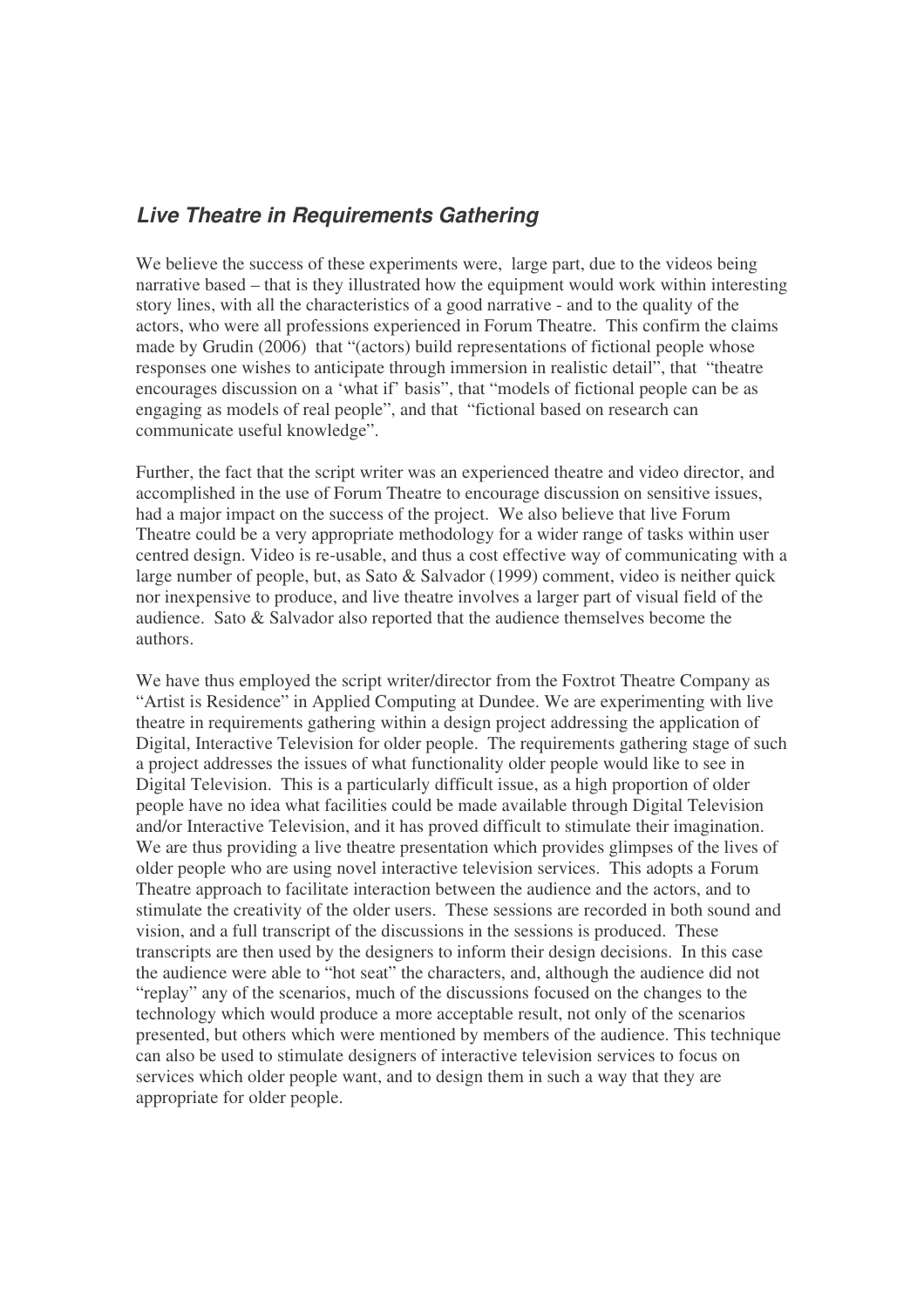In addition, we are using a combination of film and theatre in two sets of experiments. We are showing the UTOPIA trilogy to an audience, and following this by facilitating a dialogue between the audience and the actors who played parts in the UTOPIA trilogy. The actors will be in role for the whole of piece, and the presentation will involve a combination of "hot seating", with the actors [as older users] confronting the audience of potential designers of equipment with why the systems are unusable by them, and asking them "what they are going to do about it?".

Although the use of actors may not be wholly appropriate for very detailed evaluations of user interface, we believe that it has major advantages when a more holistic approach is required, and for very novel design briefs, where an entirely new technology is being developed. Script writers and actors are trained as professional observers of human behavior, and their skill is presenting that behavior in a way which engages the viewer/audience. A good script writer is skilled at producing a "tight" script in which every word counts towards the narrative, and which provides a very economical method of transmitting information. A good actor knows how to present the relevant characteristics of personalities in an engaging manner, whilst retaining veracity. Both use techniques such as humour, and tension as methods of inserting important points into the narrative. Laurel (2003 p. 273) claims that successful movies have: 30% action, 17% comedy, 13% good versus evil, 12% sex/romance. 10% special effects, 10% plot, and 8% music. Most of these characteristics do not exist within traditional focus groups and usability tests, but we have found that they can be very effective in stimulating responses to design challenges, as well as creating an enjoyable experience.

Encouraging dialogue between the audience and the actors could also be valuable in usability testing. Wixon (2003) notes that "it is no accident that most usability testing involves encouraging entire design teams to watch the test, and it is well known that much of the effectiveness of the test comes from this active participation". In traditional usability laboratories, however, a two way mirror provides a major barrier to any communication between users and designers. Test performed in usability laboratories do not allow any interaction between the designers and the users. The two-way mirror is actually a scientific version of what, in theatre, is called "suspension of disbelief"; the use of actors to replace "real users" is another method of suspending disbelief, with the additional advantage that the ego of the actor/user is not engaged with the process, as it is likely to be with a "real user". Thus, it is possible to envisage a situation where the designers and the users can verbally attack one another as part of addressing the usability issues of a particular system – a situation which would be impossible, and probably unethical, in a traditional usability laboratory. A further advantage of using actors is that they can present a more generic picture of a user, and can change their personas in response to requests from the designers [e.g. what would happen if you were older, if your sight/hearing was impaired, if you were under pressure?]. Actors are also able to observe themselves acting, and thus have been trained to "think aloud" and analyze their behavior, which could be very valuable asset when investigating the usability of complex systems.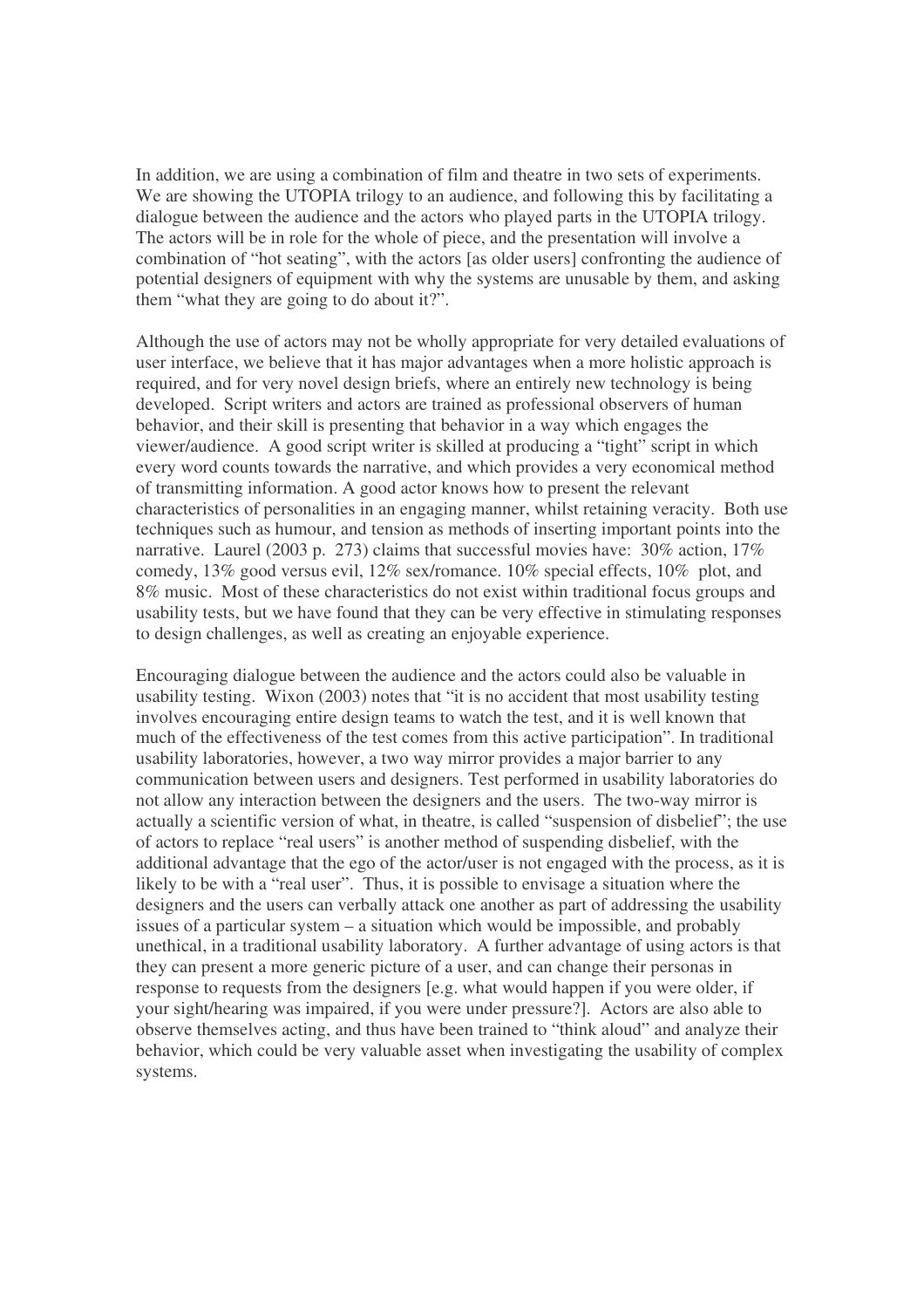Finally, theatre encourages a creative approach to design, involving users as well as designers. This is in contrast to the traditional view of focus groups and usability testing being solely a method of eliciting users views and opinions, and to determine their abilities to use specific interfaces and systems.

The use of theatre professionals clearly involves costs, and these depend upon the amount of research which the script writer has to do, the number of actors used, the number of performances, and whether or not video is used. Within the UK, for example, the minimal costs of employing such professionals is recommended by "Equity", the theatre professional's trade union.

## **Conclusions**

We have shown that the use of theatre [which includes humor and conflict], presented as video performances, can be a very powerful method of requirements gathering and communicating messages between designers and users of technology, particularly when the user group is older people. We have used video as a relatively cost effective way of interacting with large numbers of users, but it is more restricted than using live performances, and may not have the same impact. The design team being part of the audience for such performances is the most effective way of raising the design team's awareness of the needs and wants of the user group, and can be used as a forum for making some design decisions. In addition, a transcript, and an edited version of the discussions, should be produced and integrated into the requirements documentation for the system being developed.

These were initial forays into this approach, and much was learned from the process. It is extremely important to ensure that the researchers, script-writer, director, producer and the actors are all aware of the various agendas involved in producing an effective video. The tension between the artistic requirements of a rich and rewarding story, and the scientific requirement of conveying particular important messages, needs to be carefully managed to ensure that the videos encapsulate a satisfactory balance. There is also a tension between a narrative which primarily raises awareness of issues and questions for discussion, and ones which conveys "information" or other forms of guidance. One video cannot achieve everything, and it is important to use this approach where it is likely to be most effective, and for all the parties to have a clear idea of the particular purpose of the final production.

The live Forum Theatre genre has been shown in other areas to be very effective in stimulating discussion, and thus we will also be investigating the use of this and other 'Boalian' techniques, both in conjunction with videos and in live performances. We are also investigating ways in which we can more closely link such theatrical presentations to scientific and demographic data about older users, so that the messages in such presentations can be grounded in scientific data, as well as anecdotes, whilst still retaining the impact characterized by this genre.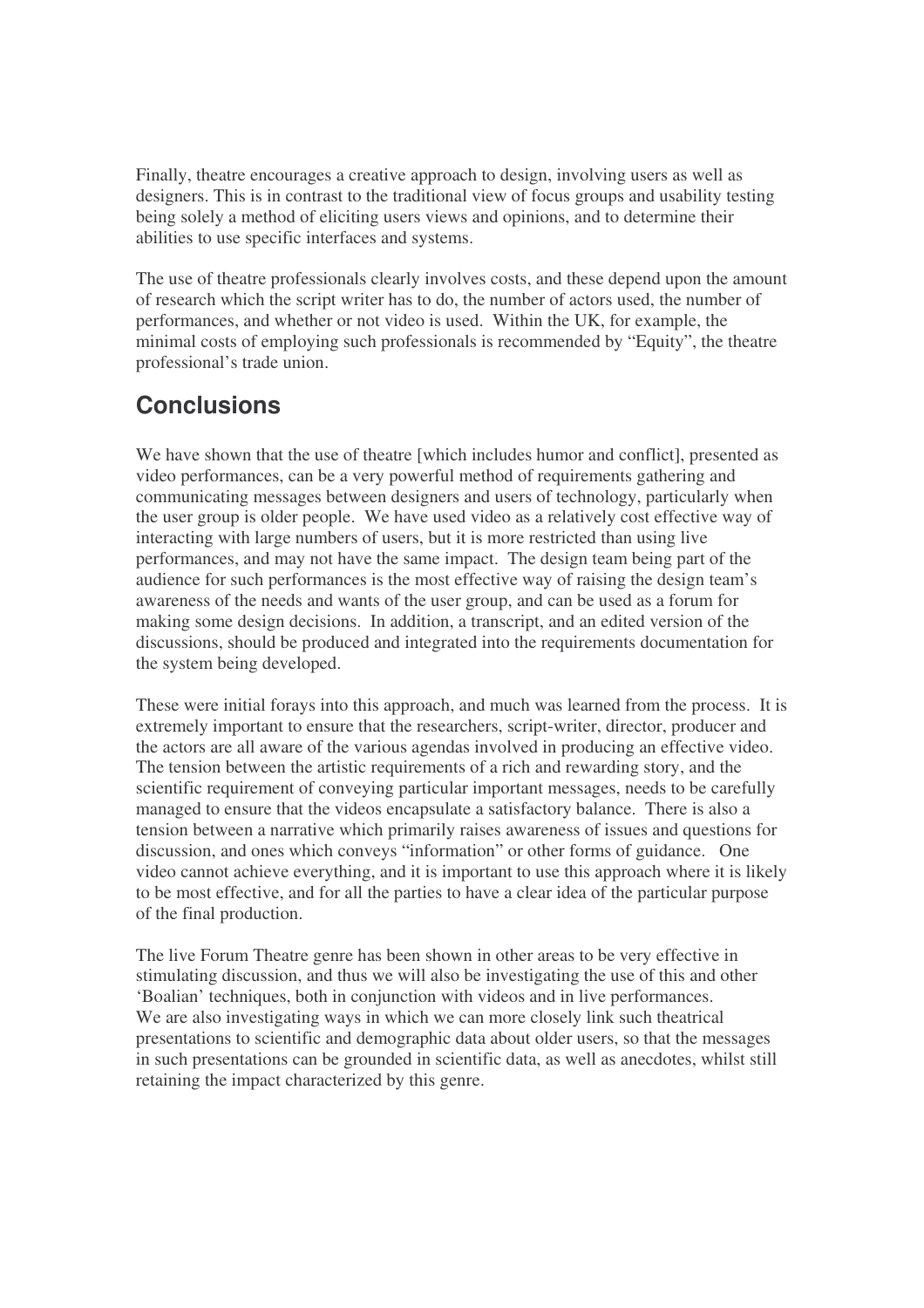## **Acknowledgments**

The work reported was funded by the Scottish Higher Education Funding Council, the Engineering and Physical Sciences Research Council, and the Leverhulme Trust, who funded Ms. Morgan as Artist in Residence in Applied Computing. The Wolfson Trust funded the Studio Theatre and the Leng Trust the theatre equipment.

### **References**

Adi, B.,Tedjasaputra, E., Ratna, S., & Strom, G. (2004). Sharing and learning through pair writing of scenarios. Proceedings of the third Nordic conference on Human-Computer Interaction. Tampere, Finland (ACM International Conference Proceeding Series; Vol. 82 ): pp 229 - 232

Benyon, D., & Macaulay, C. (2002). Scenarios and the HCI-SE design problem, Interacting with Computers, 14: pp.397-405.

Blomberg, J., Burrell, J. M. & Guest G, (2002). An ethnographic approach to design, In Jacko, J. & Sears, A. (eds). The Human-Computer Interaction Handbook: Mahwah, New Jersey, Lawrence Erlbaum: pp. 964- 986.

Boal, A. (1995). The Rainbow of Desire, Routledge, London.

Bodker, S. (1991). Through the Interface: A Human Activity Approach to User Interface Design. Hillsdale, NJ, Erlbaum.

Brand, E., & Grunnet, C. (2000). Evoking the future: Drama and props in user centered deign. In Proceedings of the Participatory Design Conference New York CPSR: pp11-20.

Carmichael, A., Newell, A. F., Dickinson A. & Morgan M. (2005). Using theatre and film to represent user requirements. Proceeding of Include Conference Royal College of Art, London, 5-8 April.

Carroll, J. M. (1995). Scenario-Based Design, John Wiley & Sons, New York.

Cooper, A. (1999). The inmates are running the asylum. USA, Macmillan.

Dickinson, A., Eisma, R., Syme, A. & Gregor, P. (2002). UTOPIA: Usable Technology for Older People: Inclusive and Appropriate. In: Brewster, S. & Zajicek, M. (eds.) A New Research Agenda for Older Adults, Proc. BCS HCI, London: pp. 38-39.

Dishman, E. (2003). Designing for the New World. In: Laurel, B. (Ed.) Design Research, Cambridge M.A.., MIT Press: pp 41-48.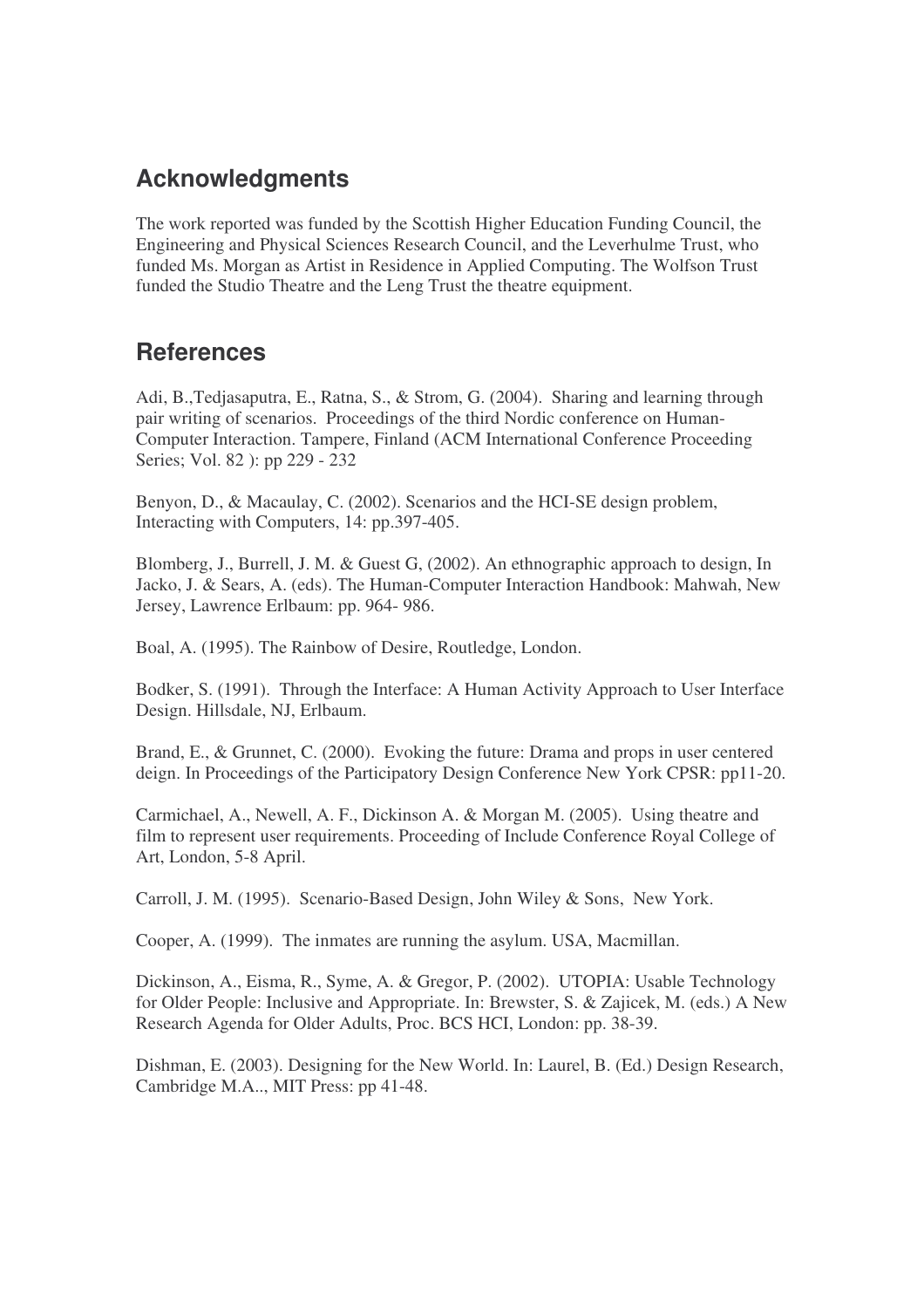Ehn, P. & Sjorgren, D. (1991). From system descriptions to scripts for action. In Greenaum J & Kyng M (eds) Design at work: cooperative design of computer systems Hillsdale NJ, Lawrence Erlbaum Associates: pp241-268.

Eisma, R., Dickinson, A., Goodman, J., Syme, A., Tiwari, L., & Newell, A. (2004). Early user involvement in the development of Information Technology-related products for older people, Universal Access in the Information Society, 3/2: pp.131-140.

Gilmore, D. (2002). Understanding and overcoming resistance to ethnographic design research. Interactions May/June 2002 Vol iX.3: pp 29 – 35.

Greenbaum, J.& Kyng, M. (1991). Design at Work. Hillsdale, NJ: Erlbaum, p4.

Gregor, P., & Newell, A.F. (2001). Designing for dynamic diversity - making accessible interfaces for older people. A.C.M. J. Jorge, R. Heller and R. Guedj (Eds.). EC/NSF Workshop on Universal Accessibility of Ubiquitous Computing: Providing for the Elderly, WUAUC'01. 22-25 May, Portugal. pp.90 -92.

Gregor, P., Sloan, D. & Newell, A.F. (2005). Disability and technology: building barriers or creating opportunities, in: Zelkowitz, M. (Ed.), Advances in Computers, Elsevier Academic Press, pp. 284-346.

Grudin J. (2006). Why Personas Work – the psychological evidence. In the Persona Lifecycle, keeping people in mind throughout product design, Pruitt J & Adlin T (eds) Elsevier, p 642 – 663..

Head, A. (2003). Personas: Setting the stage for building usable information sites, Online 27(4): pp.14-21.

Helander, M., Landauer, T.K. & Prabhu, P.,(1997). (eds) Handbook of Human-Computer Interaction. Amsterdam, Elsevier Sci. BV.

Howard, S., Carroll, J., Murphy, J., Peck, J. & Vetere, F. (2002). Provoking Innovation: Acting-out in Contextual Scenarios. In People and Computers XVI, Human-Computer Interaction Conference, (eds) Faulkner, X., Finlay, J., & Detienne, F. London, Springer: pp 175 – 191.

Iacucci G., Kuutti, K., Ranta, M., (2000). On the Move with a Magic Thing: Role Playing in the Design of Mobile Services and Devices. In the Proceeding of the DIS2000, Designing Interactive Systems, New York City, USA, ACM Press: pp. 193-202.

Koskinen, I., Battarbee, K. & Mattelmaki T. (eds). (2203). Empathetic Design: User Experience in Product Design. ITPress, Helsinki, Finland.

Kuhn, S., & Winograd, T. (1996). Bringing Design to Software Participatory Design London, Addison-Wesley..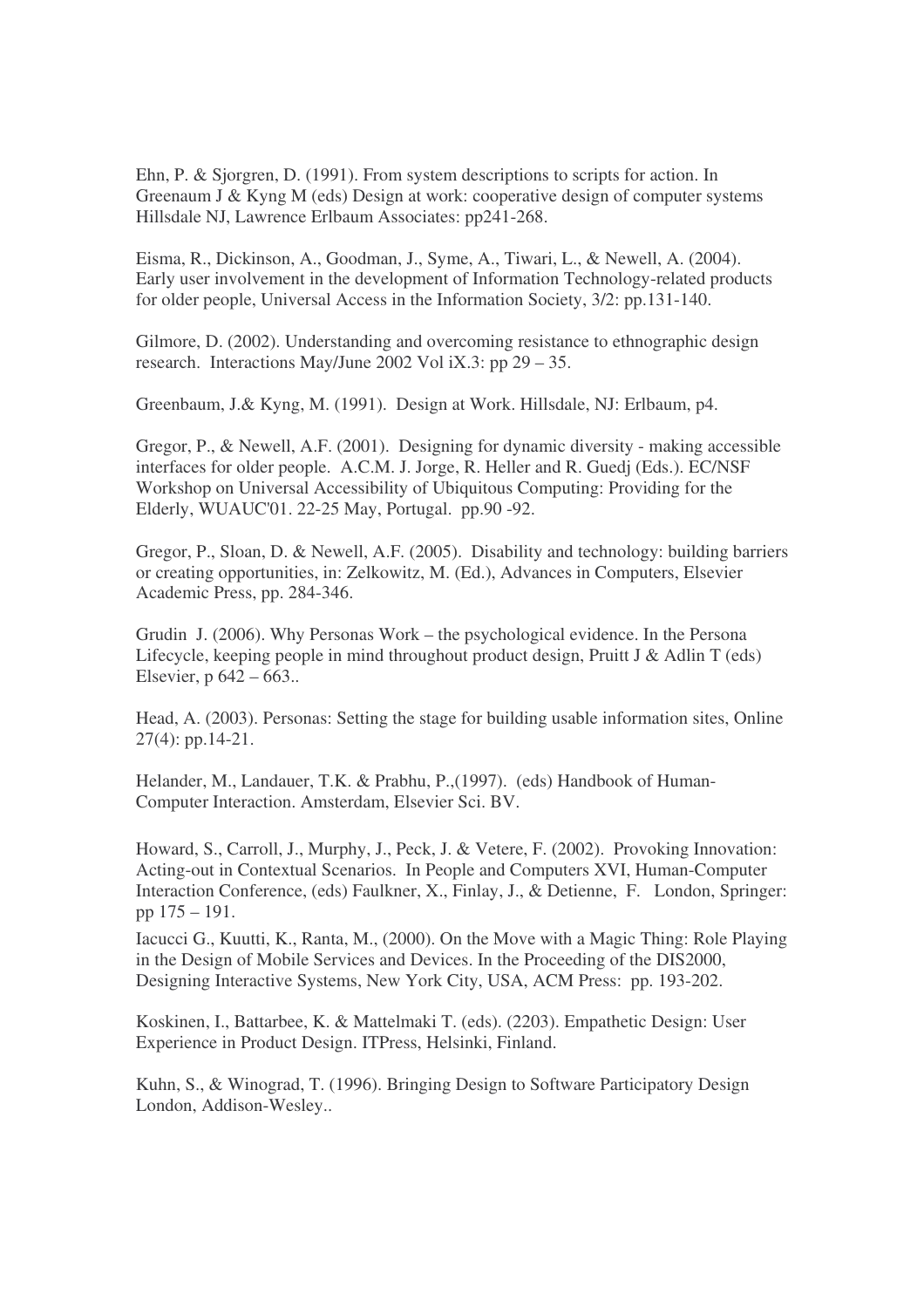Kyng, M., & Mathiassen, L. (1997) (eds.) Computers and Design in Context. Cambridge, MA, MIT Press.

Laurel, B., (2003) "Design Research and Practice, Cambridge, MA MIT Press.

McKenna, S., Marquis-Faulkes, F., Newell, A.F., & Gregor, P. (2003). Scenario-Based Drama as a Tool for Investigating User Requirements with Application to Home Monitoring for Elderly People. Proceedings of the 10th International Conference on Human-Computer Interaction, Crete.

Muller, M. J. (2002). Participatory Design: the third space. In Jacko, J. & Sears, A. (eds). The Human-Computer Interaction Handbook: Mahwah, New Jersey, Lawrence Erlbaum: pp 1051 – 1068.

Muller M J and Kuhn S (1993). (eds) Special Issue on Participatory Design, CACM 36:4

Muller, M. J., Wildman, D.M. & White E.A. (1994). Participatory Design through games and other group exercises. Tutorial at CHI '94 Conference.

Nielsen, J. (1993). Usability Engineering, London, Academic Press.

Newell, A. (1993). Ordinary and Extra-ordinary Human Computer Interaction. Keynote address. Proceedings of the International Computer-Human Interface Conference, Amsterdam.

Newell, A. & Gregor, P. (1997). Human computer interfaces for people with disabilities. In: Helander, M., Landauer, T.K. & Prabhu, P., (eds). Handbook of Human-Computer Interaction, Amsterdam, Elsevier Sci. BV: pp 813-824.

Newell, A. & Gregor, P. (2000). User Sensitive Inclusive Design. In Scholtz J. & Thomas, J. (eds.), CUU 2000 First ACM Conference on Universal Usability, Maryland: pp.39-44.

Norman D.A. (2002). Emotion and Design (book preview). Interactions July/august Vol IX.4: pp 36-42.

Preece, J., (1994). A guide to usability – human factors in computing. London, Addison Wesley & Open University.

Pruitt, J. & Grudin, J. (2003). Personas: Practice and Theory. In Proceedings DUX 2003, CD ROM, 15.